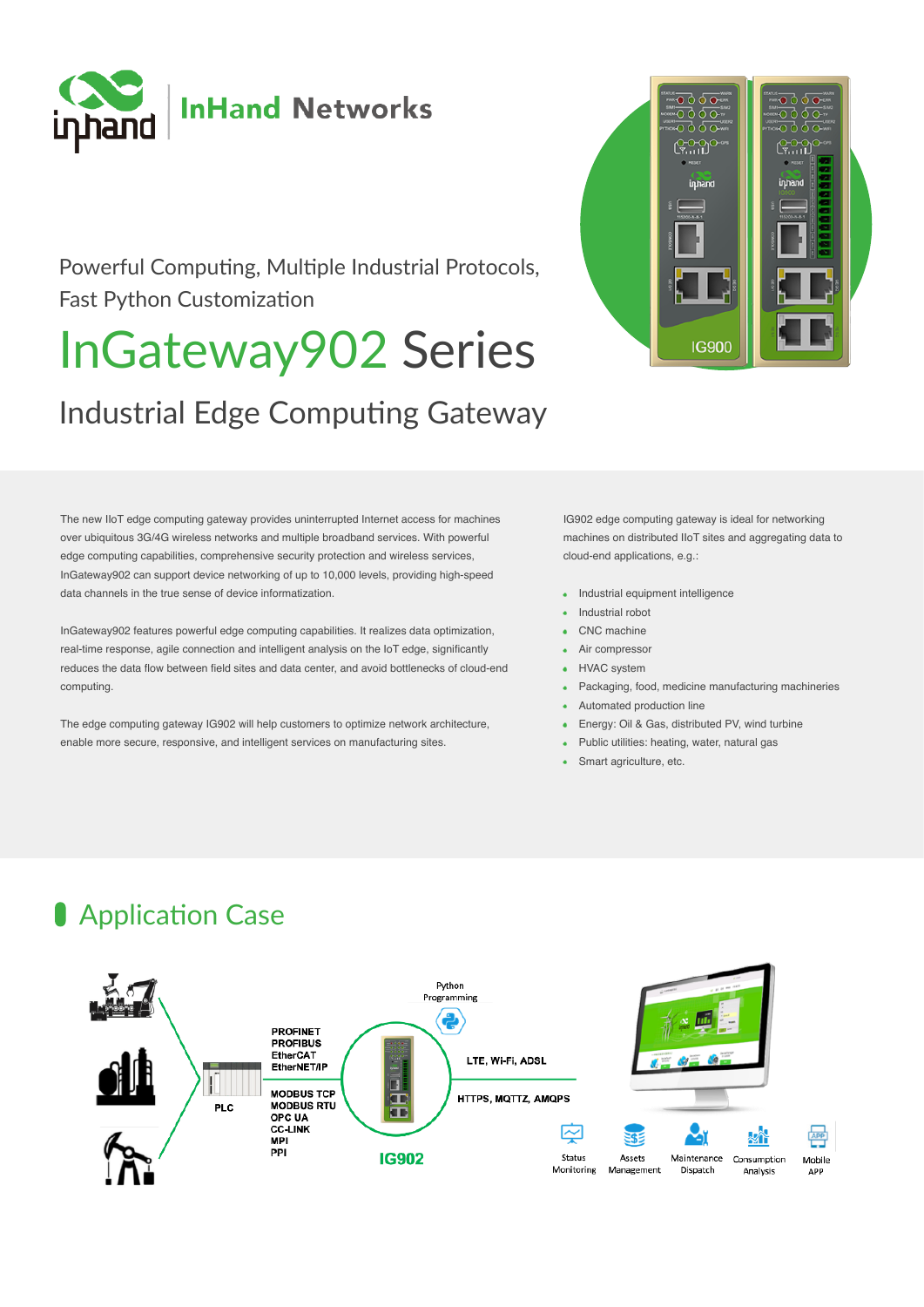### **Starff** Features and Advantages

- Support 4G LTE CAT4 & CAT1
- Built-in redundancies: dual SIM card, link backup, VRRP hot standby, ensuring uninterrupted network communications
- + Powerful computing performance, providing high-performance processing resources for edge computing
- + Supports a variety of industrial real-time Ethernet protocols and field bus protocols, compatible with a wide range of industrial equipment
- Support Python development, for developing user custom applications
- Support industrial cloud platforms: Microsoft Azure, Amazon AWS
- + Easy for management and large-scale deployment, support SNMP protocol and InHand Device Manager cloud platform for efficient remote central management
- + Fully industrial-grade design, ready for challenging conditions

#### Uninterrupted Internet access from anywhere

Multiple WAN links: fast Ethernet, 3G/4G, multiple DSLs. Wherever the device is, it can be connected easily. Customers can choose LTE CAT4 (downlink/uplink: 150Mbps/50Mbps) or CAT1 (downlink/uplink: 10Mbps/ 5Mbps) standard network service.

#### Powerful edge computing, adapting intelligent edge processing of different industries

ARM Cortex-A8 processor, 1GHz CPU, up to 1GB DDR3 RAM and 8GB eMMC FLASH, the gateway owns powerful computing capabilities for data optimization, real-time response, agile connection, intelligent analysis and other data processing on the IoT edge.

#### Multiple industrial real-time Ethernet protocols and fieldbuses

In order to be compatible with the broadly diversified industrial controllers in the market, the edge gateway supports these protocols: Modbus TCP, Modbus RTU, OPC UA, PROFINET, PROFIBUS-DP, EtherCAT, EtherNet/IP, CC-LINK, PPI, etc.

#### • Python customization development platform

InGateway900 is embedded with the Python development platform, customers may custom develop applications to meet own service requirements. While with the integrated SDK and APPs provided by InHand, customer may access the system APIs and other resources easily, completing custom development with shorter time to market.

#### • Multiple industrial cloud ecosystems

InHand has become the partner of Microsoft and Amazon. The edge gateway supports Microsoft AZURE, Amazon AWS and Schneider EcoStruxure industrial cloud platforms. InHand will keep working for the development of IIoT cloud ecosystem.

#### Complete security protection

Complete security protection, covering user authorization and authentication, network security, and data transmission security.

#### • High reliability design

- Link redundancy: dual-SIM, link backup, VRRP, for continuous transmission during network failure
- Link detection: multiple detection mechanisms, auto redial to maintain persistent connection
- Fault recovery: Soft & hardware watchdog, self recover from faults for high device availability

#### • Support large-scale deployment

In large-scale IIoT applications, tens of thousands of gateways are to be deployed for the networking of machines. The gateway supports SNMP and DeviceManager network management to help with effective device management and deployment.

#### • Fully industrial-grade design

From processor chip, memory chip to communication module and power terminal, the product adopts strict industrial grade standards, meeting industrial grade on indexes like EMC 3, IP30, and wide operating

### **Dimensions**



| 7PIN Industrial Terminal Interface Definition |            |                            |  |  |  |  |  |
|-----------------------------------------------|------------|----------------------------|--|--|--|--|--|
| Pin                                           | Definition | Description                |  |  |  |  |  |
| 1                                             | $V +$      | Positive electrode         |  |  |  |  |  |
| $\overline{2}$                                | $V -$      | Negative electrode         |  |  |  |  |  |
| 3                                             | <b>TXD</b> | Serial RS232 send          |  |  |  |  |  |
| 4                                             | <b>RXD</b> | Serial RS232 receive       |  |  |  |  |  |
| 5                                             | GND        | Serial RS232 signal ground |  |  |  |  |  |
| 6                                             | A          | Serial RS485+              |  |  |  |  |  |
|                                               | R          | Serial RS485-              |  |  |  |  |  |

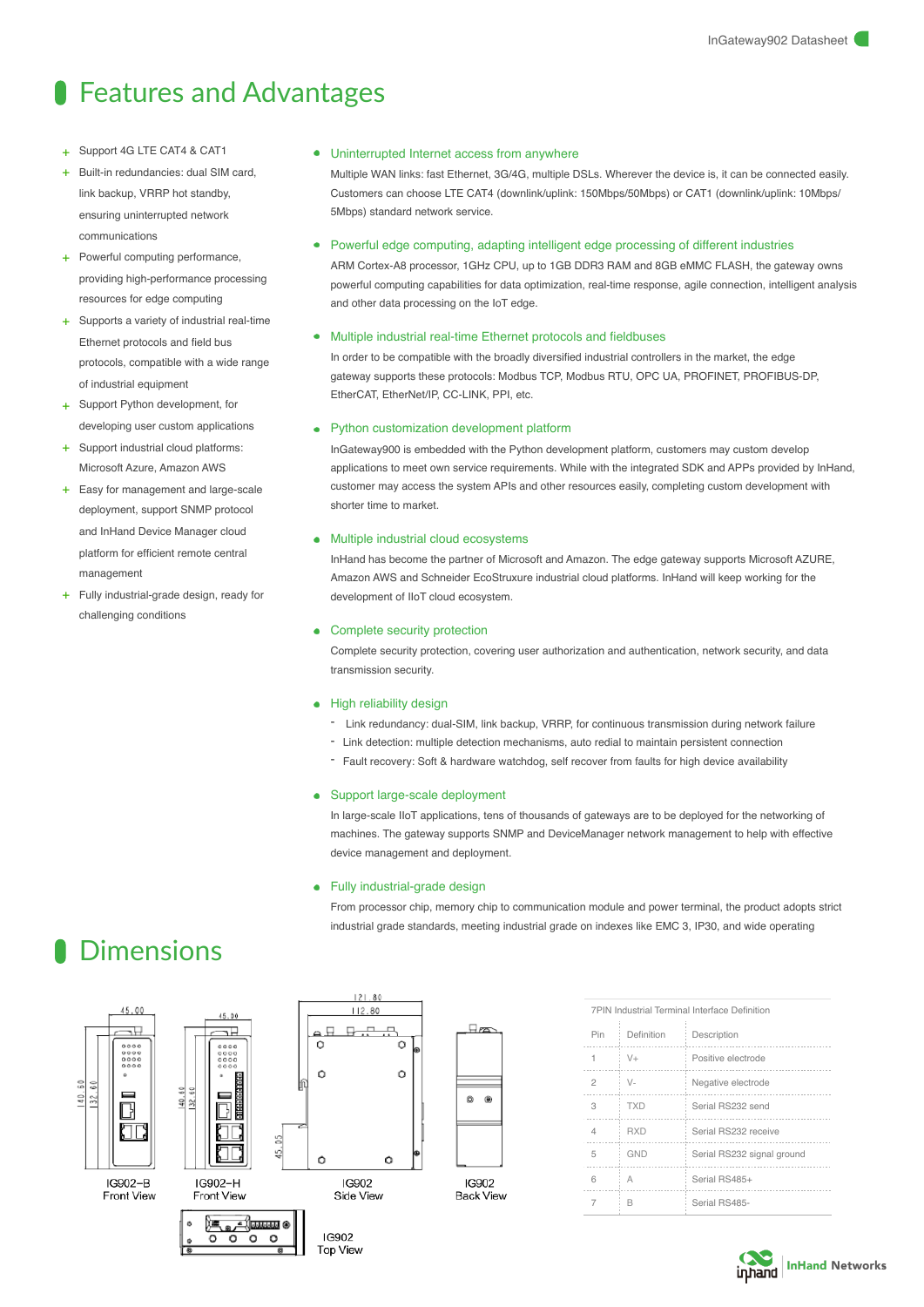# **Product Specifications**

| IG902 Hardware Specifications                                                          |                                                                                                      |                                                                                        |                                   |  |  |  |  |  |  |
|----------------------------------------------------------------------------------------|------------------------------------------------------------------------------------------------------|----------------------------------------------------------------------------------------|-----------------------------------|--|--|--|--|--|--|
| Item                                                                                   | IG902-B<br>(Basic Version)                                                                           | IG902-H<br>(High-config Version)                                                       |                                   |  |  |  |  |  |  |
| Hardware Platform                                                                      |                                                                                                      |                                                                                        |                                   |  |  |  |  |  |  |
| <b>CPU</b>                                                                             | ARM Cortex-A8 1GHz                                                                                   |                                                                                        |                                   |  |  |  |  |  |  |
| <b>RAM</b>                                                                             | 512MB DDR3                                                                                           | 1GB DDR3                                                                               |                                   |  |  |  |  |  |  |
| <b>FLASH</b>                                                                           | 8GB eMMC                                                                                             |                                                                                        |                                   |  |  |  |  |  |  |
| Interface                                                                              |                                                                                                      |                                                                                        |                                   |  |  |  |  |  |  |
| Real-time<br><b>Ethernet Protocol</b><br>Port                                          | No                                                                                                   | 2 * 100Mbps real-time industrial Ethernet<br>protocol ports                            |                                   |  |  |  |  |  |  |
| I/O                                                                                    | No                                                                                                   | 4-channel digital input DI<br>2-channel digital output DO<br>2-channel analog input AI |                                   |  |  |  |  |  |  |
| <b>Ethernet Port</b>                                                                   | 2*10/100/1000Mbps fast Ethernet ports, WAN/LAN or 2*LAN                                              |                                                                                        |                                   |  |  |  |  |  |  |
|                                                                                        | RS-232 x 1, RS-485 x 1;                                                                              |                                                                                        |                                   |  |  |  |  |  |  |
| <b>Industrial Serial</b><br>Port                                                       | RS-232 signal: TXD, RXD, GND; RS-485 signal: A, B, GND                                               |                                                                                        |                                   |  |  |  |  |  |  |
|                                                                                        | ESD protection: 15KV                                                                                 |                                                                                        |                                   |  |  |  |  |  |  |
| <b>Console Port</b>                                                                    | RS-232 x 1,<br>RJ-45 interface                                                                       | Wi-Fi (Optional)                                                                       | 2.4G or 5G<br>(802.11 ac/a/b/g/n) |  |  |  |  |  |  |
| <b>USB</b>                                                                             | 1 x USB 2.0 port                                                                                     | <b>Reset Button</b>                                                                    | Pinhole button                    |  |  |  |  |  |  |
| <b>SIM Card Slot</b>                                                                   | 1.8V/3V,<br>drawer-type slot x 2                                                                     | <b>MircoSD</b><br>Expansion                                                            | Up to 128GB                       |  |  |  |  |  |  |
| <b>GPS (Optional)</b>                                                                  | Satellite positioning GPS: SMA x 1                                                                   |                                                                                        |                                   |  |  |  |  |  |  |
| <b>Mechanical Feature</b>                                                              |                                                                                                      |                                                                                        |                                   |  |  |  |  |  |  |
| <b>Installation</b>                                                                    | DIN-rail, wall mounting                                                                              | <b>Protection Rating</b>                                                               | IP30                              |  |  |  |  |  |  |
| Housing                                                                                | Metallic structure                                                                                   | Cooling                                                                                | Fan-less cooling                  |  |  |  |  |  |  |
| Power Supply                                                                           |                                                                                                      |                                                                                        |                                   |  |  |  |  |  |  |
| Power Input                                                                            | DC12-48V                                                                                             | <b>Polarity Reverse</b><br>& Overcurrent<br>Protection                                 | Supported                         |  |  |  |  |  |  |
| <b>Power Terminal</b>                                                                  | Unpluggable industrial terminal connection                                                           |                                                                                        |                                   |  |  |  |  |  |  |
| Ambient Temperature and Humidity                                                       |                                                                                                      |                                                                                        |                                   |  |  |  |  |  |  |
| Storage<br>Temperature                                                                 | -40 $\sim$ 85°C                                                                                      | Working<br>Temperature                                                                 | $-25 \sim 75^{\circ}$ C           |  |  |  |  |  |  |
| <b>Ambient Humidity</b>                                                                | $5 \sim 95\%$ (non-condensing)                                                                       |                                                                                        |                                   |  |  |  |  |  |  |
| Others                                                                                 |                                                                                                      |                                                                                        |                                   |  |  |  |  |  |  |
| <b>Real-time Clock</b><br>(Optional)                                                   | Embedded real time clock (RTC), powered by super capacitor                                           |                                                                                        |                                   |  |  |  |  |  |  |
| Indicators                                                                             |                                                                                                      |                                                                                        |                                   |  |  |  |  |  |  |
| LED                                                                                    | POWER, STATUS, WARN, ERROR, MODEM, SIM1, SIM2, TF (card),<br>PYTHON, USER1, USER2, WIFI, GPS, SIGNAL |                                                                                        |                                   |  |  |  |  |  |  |
| <b>EMC Index</b>                                                                       |                                                                                                      |                                                                                        |                                   |  |  |  |  |  |  |
| <b>Static</b>                                                                          | EN61000-4-2, level 3                                                                                 | Surge                                                                                  | EN61000-4-5, level 3              |  |  |  |  |  |  |
| <b>Radiation Electric</b><br>Field                                                     | EN61000-4-3, level 3                                                                                 | Conducted<br><b>Disturbance</b>                                                        | EN61000-4-6, level 3              |  |  |  |  |  |  |
| <b>Pulse Electric</b><br>Shockwave<br>EN61000-4-4, level 3<br>Field<br><b>Immunity</b> |                                                                                                      |                                                                                        | EN61000-4-12, level 3             |  |  |  |  |  |  |
| <b>Power Frequency</b><br><b>Magnetic Field</b>                                        | EN61000-4-8, horizontal / vertical 400A/m (>level 3)                                                 |                                                                                        |                                   |  |  |  |  |  |  |
| <b>Physical Feature</b>                                                                |                                                                                                      |                                                                                        |                                   |  |  |  |  |  |  |
| Shockproof                                                                             | IEC60068-2-27                                                                                        | <b>Vibration</b>                                                                       | IEC60068-2-6                      |  |  |  |  |  |  |
| <b>Free Fall</b>                                                                       | IEC60068-2-32                                                                                        |                                                                                        |                                   |  |  |  |  |  |  |
| Certification                                                                          |                                                                                                      |                                                                                        |                                   |  |  |  |  |  |  |

CE, FCC, PTCRB, Verizon Wireless, AT&T

| IG902 Software Specifications                                                                                                                        |                                                                                                                  |  |  |  |  |  |  |
|------------------------------------------------------------------------------------------------------------------------------------------------------|------------------------------------------------------------------------------------------------------------------|--|--|--|--|--|--|
| Item                                                                                                                                                 | <b>IG902</b>                                                                                                     |  |  |  |  |  |  |
| Network Interconnection                                                                                                                              |                                                                                                                  |  |  |  |  |  |  |
| <b>Network Access</b>                                                                                                                                | APN, VPDN                                                                                                        |  |  |  |  |  |  |
| Access<br>Authentication                                                                                                                             | CHAP/PAP/MS-CHAP/MS-CHAPV2                                                                                       |  |  |  |  |  |  |
| <b>Network Type</b>                                                                                                                                  | LTE, WCDMA(HSPA+), EVDO, EDGE, GPRS, CDMA                                                                        |  |  |  |  |  |  |
| <b>LAN Protocol</b>                                                                                                                                  | ARP, Ethernet                                                                                                    |  |  |  |  |  |  |
| <b>Network Protocol</b>                                                                                                                              |                                                                                                                  |  |  |  |  |  |  |
| <b>IP Application</b>                                                                                                                                | Ping, Traceroute, DHCP Server/Relay/Client, DNS Relay, DDNS,<br>Telnet, SSH, HTTP, HTTPS, TFTP, FTP, SFTP        |  |  |  |  |  |  |
| <b>IP Routing</b>                                                                                                                                    | <b>Static Routing</b>                                                                                            |  |  |  |  |  |  |
| <b>Network Security</b>                                                                                                                              |                                                                                                                  |  |  |  |  |  |  |
| <b>Firewalls</b>                                                                                                                                     | Stateful packet inspection (SPI), anti-DoS attack                                                                |  |  |  |  |  |  |
|                                                                                                                                                      | Multicast/Ping filter, Access Control List (ACL)                                                                 |  |  |  |  |  |  |
|                                                                                                                                                      | NAT, PAT, DMZ, port mapping, virtual server                                                                      |  |  |  |  |  |  |
| <b>User Levels</b>                                                                                                                                   | Multi-level user authorization                                                                                   |  |  |  |  |  |  |
| AAA                                                                                                                                                  | Local authentication, Radius, Tacacs+, LDAP                                                                      |  |  |  |  |  |  |
| <b>Data Security</b>                                                                                                                                 | IPsec VPN, OPENVPN, CA (may auto apply)                                                                          |  |  |  |  |  |  |
| Reliability                                                                                                                                          |                                                                                                                  |  |  |  |  |  |  |
| <b>Backup</b>                                                                                                                                        | VRRP, interface backup, dual-SIM backup                                                                          |  |  |  |  |  |  |
| <b>Link Detection</b>                                                                                                                                | Heartbeat packet detection, auto-recovery of disconnection                                                       |  |  |  |  |  |  |
| Embedded<br>Watchdog                                                                                                                                 | Device self-diagnosing, auto-recover operation faults                                                            |  |  |  |  |  |  |
| <b>WLAN</b> (Optional)                                                                                                                               |                                                                                                                  |  |  |  |  |  |  |
| <b>Standard</b>                                                                                                                                      | IEEE 802.11 ac/a/b/g/n                                                                                           |  |  |  |  |  |  |
| Security                                                                                                                                             | Open System, Shared Key, WPA/WPA2 certification, WEP/TKIP/AES<br>encryption                                      |  |  |  |  |  |  |
| Mode                                                                                                                                                 | AP, Client modes                                                                                                 |  |  |  |  |  |  |
| Network Management                                                                                                                                   |                                                                                                                  |  |  |  |  |  |  |
| Configuration<br>Method                                                                                                                              | Local or remote HTTP, HTTPS, Telnet, SSH                                                                         |  |  |  |  |  |  |
| Upgrade Method                                                                                                                                       | Local or remote WEB, DM, TFTP, FTP, SFTP server                                                                  |  |  |  |  |  |  |
| Log                                                                                                                                                  | Local or remote log export, power-down log saving                                                                |  |  |  |  |  |  |
| <b>SMS</b>                                                                                                                                           | Status enquiry, configuration, and reboot                                                                        |  |  |  |  |  |  |
| Dial On-demand                                                                                                                                       | Activated by data, activated by SMS, scheduled online/offline                                                    |  |  |  |  |  |  |
| <b>Network</b><br>Management                                                                                                                         | SNMP v1/v2c/v3, InHand MIBs                                                                                      |  |  |  |  |  |  |
| <b>InHand DM</b>                                                                                                                                     | Centralized management, batch configuration                                                                      |  |  |  |  |  |  |
| <b>Network</b><br><b>Disgnostics</b>                                                                                                                 | Ping, Traceroute, Sniffer (network packet capture tool)                                                          |  |  |  |  |  |  |
| Development Platform                                                                                                                                 |                                                                                                                  |  |  |  |  |  |  |
| Python customization development; Microsoft Azure, Amazon AWS,<br>Development<br><b>Platforms</b><br>Schneider EcoStruxure, InHand DN cloud platform |                                                                                                                  |  |  |  |  |  |  |
| <b>Industrial Protocol</b>                                                                                                                           |                                                                                                                  |  |  |  |  |  |  |
| <b>Protocols</b><br>(Basic Version)                                                                                                                  | Modbus RTU, Modbus TCP, OPC UA Client, OPC UA Server,<br>PPI, CC-LINK                                            |  |  |  |  |  |  |
| Protocols<br>(High-config<br>Version)                                                                                                                | Modbus RTU, Modbus TCP, OPC UA Client, OPC UA Server, PPI,<br>PROFINET, PROFIBUS, EtherCAT, CC-LINK, EtherNet/IP |  |  |  |  |  |  |

**Constitution** InHand Networks